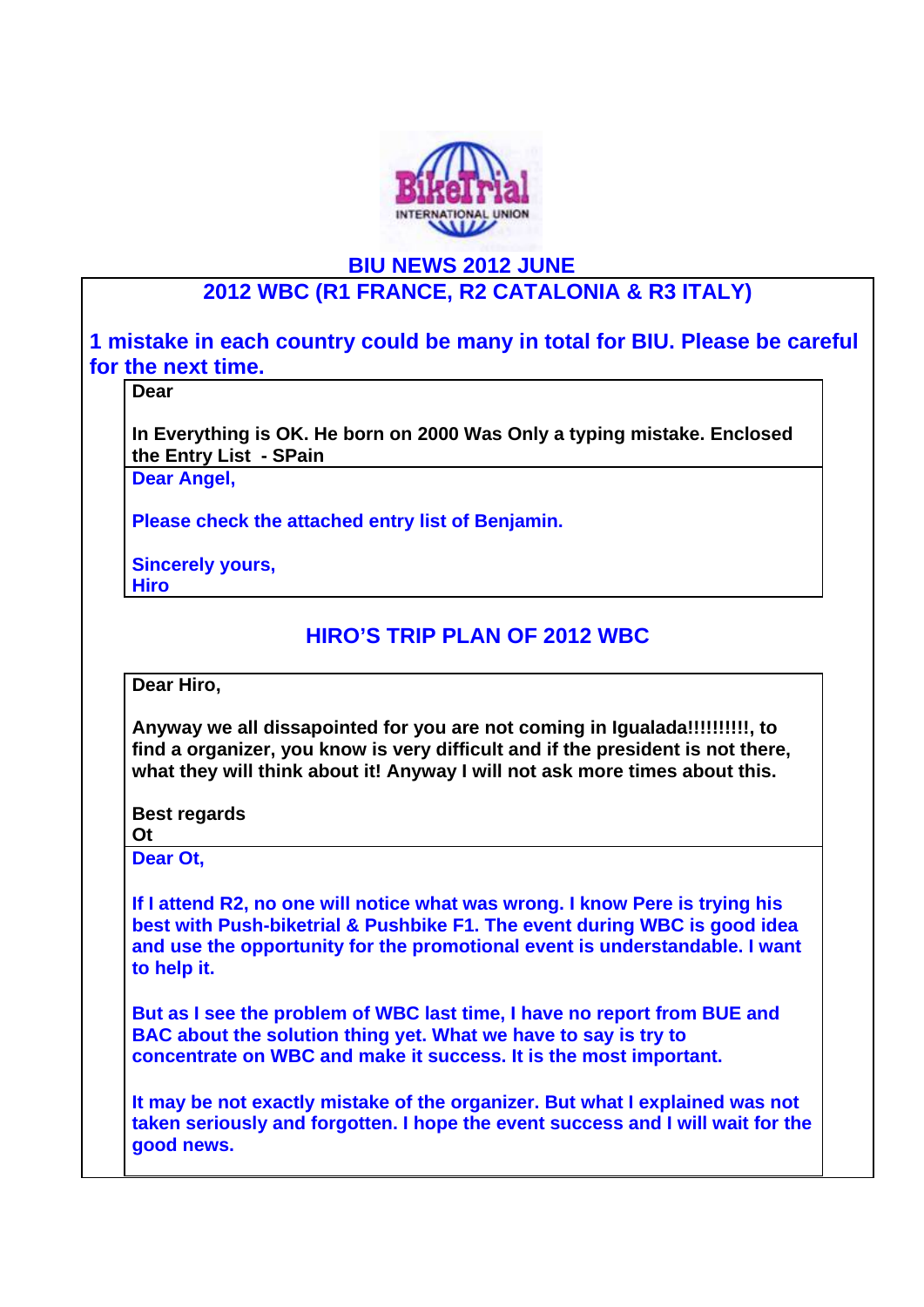| Dear Ot,                      |                                                                                                                                                                                                                                                                                                                                                                                                                                                                                                                                                                                                                                                                                                                                                                                                                                                                                                                                                                                                                                                |
|-------------------------------|------------------------------------------------------------------------------------------------------------------------------------------------------------------------------------------------------------------------------------------------------------------------------------------------------------------------------------------------------------------------------------------------------------------------------------------------------------------------------------------------------------------------------------------------------------------------------------------------------------------------------------------------------------------------------------------------------------------------------------------------------------------------------------------------------------------------------------------------------------------------------------------------------------------------------------------------------------------------------------------------------------------------------------------------|
|                               | If I attend R2, no one will notice what was wrong.                                                                                                                                                                                                                                                                                                                                                                                                                                                                                                                                                                                                                                                                                                                                                                                                                                                                                                                                                                                             |
|                               | this is not like that, what is more important your position, or have a organizer<br>for the next year? And others, this time is a company who organize not a                                                                                                                                                                                                                                                                                                                                                                                                                                                                                                                                                                                                                                                                                                                                                                                                                                                                                   |
|                               | club, so to have this is very important<br>I know Pere is trying his best with Push-biketrial & Pushbike F1.<br>look like you don't take care so much                                                                                                                                                                                                                                                                                                                                                                                                                                                                                                                                                                                                                                                                                                                                                                                                                                                                                          |
|                               | The event during WBC is good idea and use the oppotunity for the<br>promotional event is understandable. I want to help it.                                                                                                                                                                                                                                                                                                                                                                                                                                                                                                                                                                                                                                                                                                                                                                                                                                                                                                                    |
|                               | we have the chance to have push bike in biketrial and not with uci, and this<br>is very important                                                                                                                                                                                                                                                                                                                                                                                                                                                                                                                                                                                                                                                                                                                                                                                                                                                                                                                                              |
|                               | But as I see the problem of WBC last time, I have no report from BUE and<br><b>BAC about the solution thing yet.</b>                                                                                                                                                                                                                                                                                                                                                                                                                                                                                                                                                                                                                                                                                                                                                                                                                                                                                                                           |
|                               | i don't understand this point!<br>What we have to say is try to concentrate to WBC and make it success. It is<br>the most important. It may be not exactly mistake of the organizer. But what I<br>explained was not taken serously and forgotten. I hope the event success<br>and I will wait for the good news.                                                                                                                                                                                                                                                                                                                                                                                                                                                                                                                                                                                                                                                                                                                              |
|                               | So, what do you mena, you Will come to Igualada for the world<br>championship??? Help biketrial coming to the competition.                                                                                                                                                                                                                                                                                                                                                                                                                                                                                                                                                                                                                                                                                                                                                                                                                                                                                                                     |
| <b>ot</b>                     | <b>Best regards</b>                                                                                                                                                                                                                                                                                                                                                                                                                                                                                                                                                                                                                                                                                                                                                                                                                                                                                                                                                                                                                            |
| Dear Hiro,                    |                                                                                                                                                                                                                                                                                                                                                                                                                                                                                                                                                                                                                                                                                                                                                                                                                                                                                                                                                                                                                                                |
|                               | This time is a hard time for all. Hard for Japan, hard for Europe, hard for all.<br>During crisis time's powerful people like you find new energy to continue<br>and to improve. You are example for us and I hope you find a solution in<br>your agenda to come in all 3 rounds of WBC. I think we can start a new<br>project to change a little our organization, but we need your presence to can<br>talk about BIU future. In EBU the discussion is started in Scheibenberg but<br>we must continue to talk in Saix and in Sonico and in other occasion if we<br>need. Your effort for BikeTrial is continuous and we don't ask you never<br>goal. You don't need demonstrate nothing to us. If we don't have 20 Nation is<br>not a problem. 16 is enough in this hard times. Of course. The FIRST<br>question in BIU today is very simple: COMMUNICATION. The 95% of<br>question is solvable with good communication. And I hope that ALL<br>organizer understand my word today. Please try to communicate with our<br>President, please. |
|                               |                                                                                                                                                                                                                                                                                                                                                                                                                                                                                                                                                                                                                                                                                                                                                                                                                                                                                                                                                                                                                                                |
| <b>Giuliano</b><br>Dear Hiro, |                                                                                                                                                                                                                                                                                                                                                                                                                                                                                                                                                                                                                                                                                                                                                                                                                                                                                                                                                                                                                                                |

**with UCI World championship last year: Just 110 riders from 17 countries.**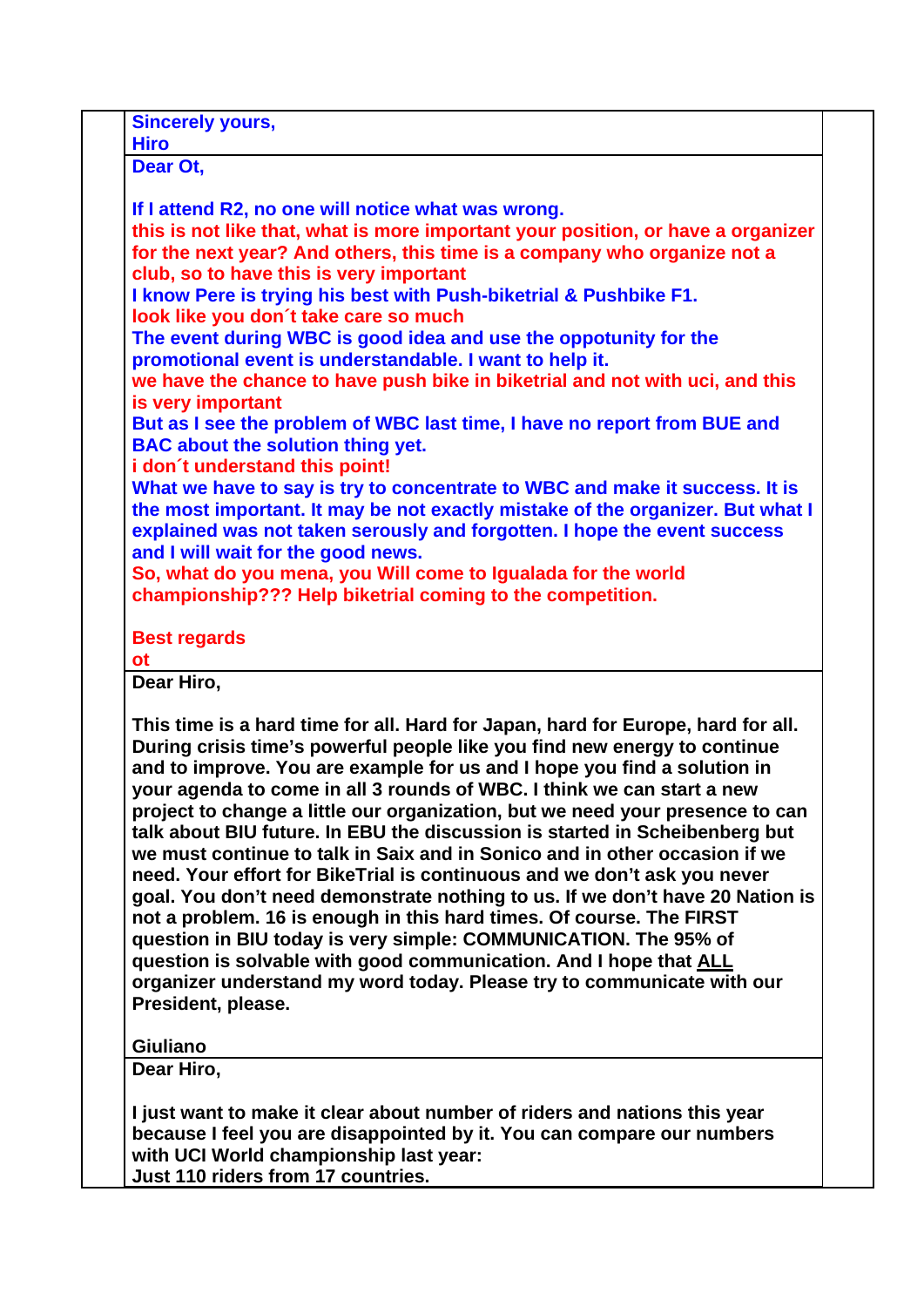**We are amateur organization based on voluntary work with no money source and we can be proud of our participation this year. Especially we also have more young riders.**

**I understand your reason for making some action to do things better in the future. It has to be improved! But now we have to consider adequacy of our steps.**

**I am sure that our WBC organizers did not agree to organize WBC event without your participation. EBU and I personally has spent a lot of energy and money last 8 years to find new organizers. WBC without your participation is not the WBC. Everybody here is looking forward to welcome you. You have got many petitions to come and appreciate work of many people here in Europe organizing our events. They will be frustrated not seeing you here. We may consider adequacy because we will punish not only delegates but mainly voluntary people working with enthusiasm – time keepers, section builders, observers….and also local authorities and politicians who has been supporting our little sport. I am sure organizers did not sign agreement knowing there will not be head of BIU presented. They will never realize your reason for not coming. Do you really want to do it? And last but not least we will punish EBU, myself and Ot and Pere Pi. Our effort (Pere with Push–BikeTrial in Spain and his lifetime BikeTrial work, Giuliano's enthusiasm, myself with 8 years EBU contribution to improve something…) is going to be damaged. Do you really want to do it?**

**On behalf of the EBU I am sending to you an official invitation for all 3 rounds of WBC 2012. EBU is ready to take care of you during all your stay in Europe. We will organize your transportation from/to the airports as well as your daily movement. Everything will be made in cooperation with WBC organizers and all rounds will be attended by one of the EBU Committee members to be helpful to you. I just need to get your flight details to arrange your transport to Säix and to Barcelona after 1st round. Also your trip from Catalonia to Italy will be organized in cooperation with Italian organizer. I wish you can enjoy your trip now and EBU is ready to be helpful. I am sure you will like Säix with a good team of organizers, as well as Catalonia and Italy. I also hope you can rest between events to come back to Japan in a good condition.**

**I also can help you with our attorney to adjust WBC agreement for the next year to avoid mistakes we have currently got.**

**Best regards,**

#### **Libor**

**Dear Hiro,** 

**I am forwarding to you all about your visit arrangement in France. Yannick is a nice guy and I hope it is a new BikeTrial generation to hand over our work in the future.** 

**Best regards,**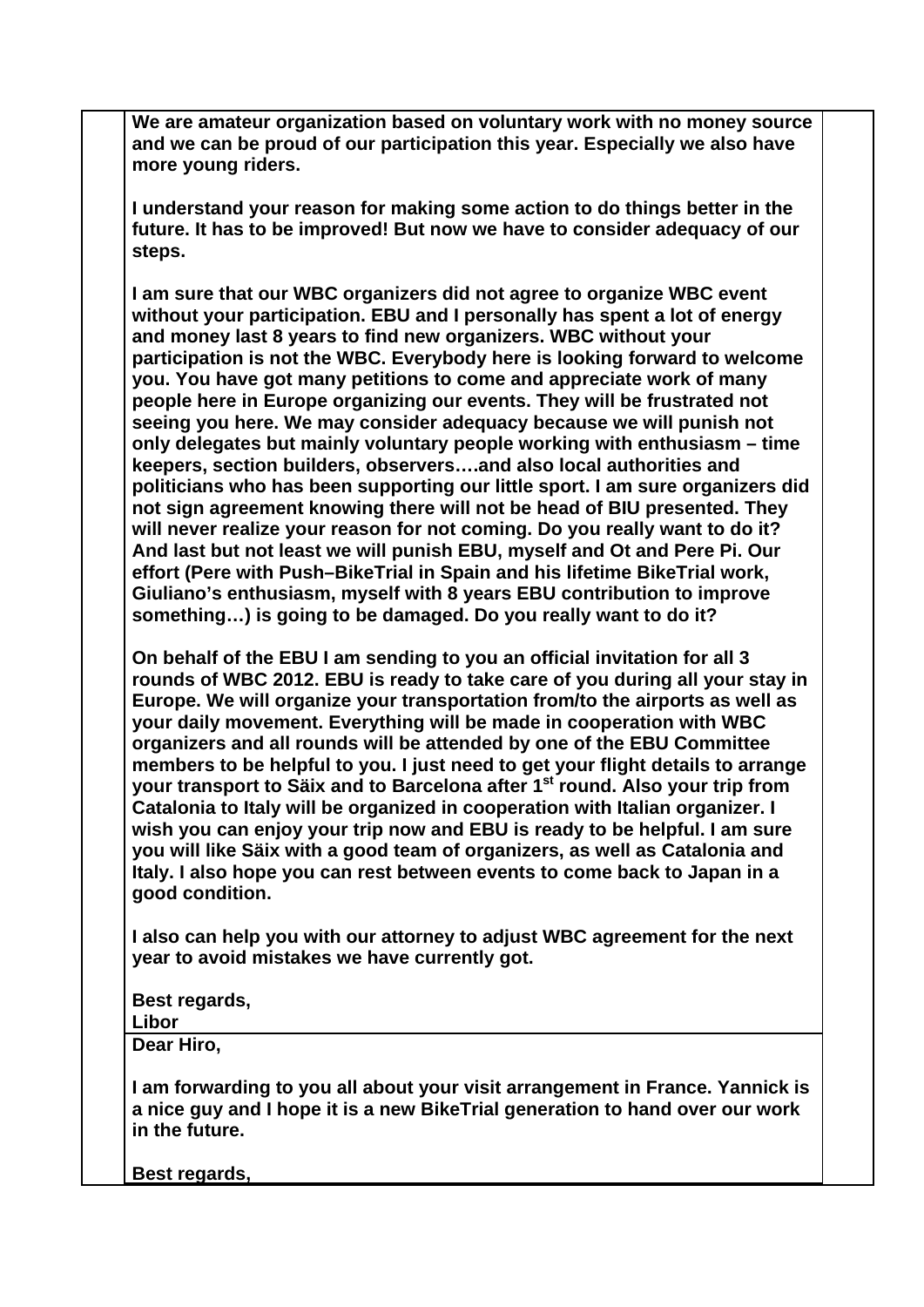## **Libor**

**Dear Libor, Giuliano, Ot,**

**Millions thanks for your opinions. They are coming from the passion for our sport and it makes me happy.** 

#### **To Ot:**

**If I think about the problem last year, I prefer all people concentrate on the WBC than additional events. If the organizer has more capacity to add some other events, it is also okay. I have interest in Push Biketrial because I am the first one who made it first. But still I have to inform about what is the most important for WBC.** 

#### **To Giuliano:**

**Communication is most important. Yes it is. I agree with 100%. That is why I send news mail to you and all like this. We do not hide anything and we share everything. Now I have to prepare the next step for the people who carry Biketrial in the future. We have to re-check our system. Now we should cut the cost of WBC to continue. Spending for the trip is not small now.**

### **To Libor:**

**Well, it is not easy to explain all thought in a word. I have same reasons but I explained just some of them in my mail because I hesitated.** 

**If the BIU president should attend all WBC events every year, the condition is too hard for the next person to take the post. We should find the one who can get a long vacation and who can pay the all cost.** 

**That why I asked Japan (Itadori) to support BIU for the budget and they have been paying 3 times more than the other events for 16 years until 2008. It helps a lot for many things of BIU. But since 2009, we have the less events than before and now we have serious budget problem.** 

**I can say all organizers cannot expect so much with the minimum sanctioning fee we asked them for WBC. We should keep It for the final awarding ceremony and keeping the rest for continuing our sport.** 

**In this time, we should try to pass the work (proxy president and WBC manager) to the person with responsibility and go on. It is needed because of we are independence amateur sport organization with low budget + men power.** 

**Now is the moment to change. To reduce the cost and the time, I had to choose where I should be attended. I already explained the reasons why I choose the final round. It is the first time in the last 25 years. If the organizer needs me to attend their event, please talk to your organizer to support my trip for this time including the air fare. (Libor, I feel so much thanks for your offer, but I should write like this for this time and for the other times. So please forgive me). I need the answer in a few days from the host countries. If not, then, I propose the official posts of each round for 2012 WBC as below.**